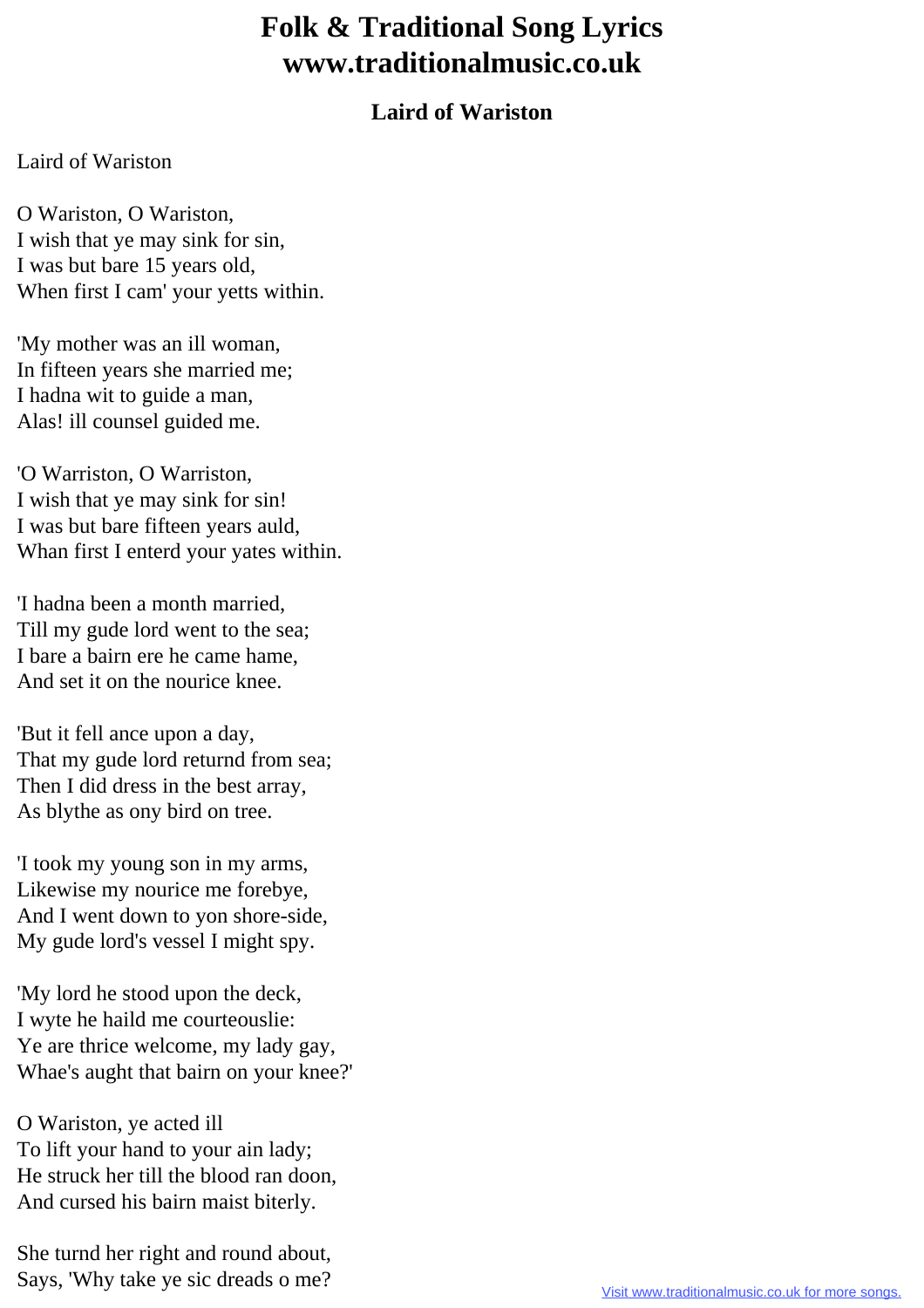Alas! I was too young married, To love another man but thee.'

'Now hold your tongue, mg lady gay, Nae mair falsehoods ye'll tell to me - This bonny bairn is not mine, You've loved another while I was on sea.'

In discontent then hame she went, And aye the tear did blin her ee; Says, Of this wretch I'll be revenged For these harsh words he's said to me.

She's counseled wi her father's steward What way she could revenged be; Bad was the counsel then he gave, It was to gar her gude lord dee.

They've ta'en her oot when nicht did fa' Nor sun nor moon on her did shine They've led her to yon heiding hill And heided her baith neat and fine.

The nourice took the deed in hand, I wat she was well paid her fee; She kiest the knot, and the loop she ran, Which soon did gar this young lord dee.

His brother lay in a room hard by, Alas! that night he slept too soun; But then he wakend wi a cry 'I fear my brother's putten down.

'O get me coal and candle light, And get me some gude companie;' But before the light was brought, Warriston he was gart dee.

They've taen the lady and fause nourice, In prison strong they hae them boun; The nourice she was hard o heart, But the bonny lady fell in swoon.

In it came her brother dear, And aye a sorry man was he 'I would gie a' the lande I heir, O bonny Jean, to borrow thee.'

'O borrow me, brother, borrow me?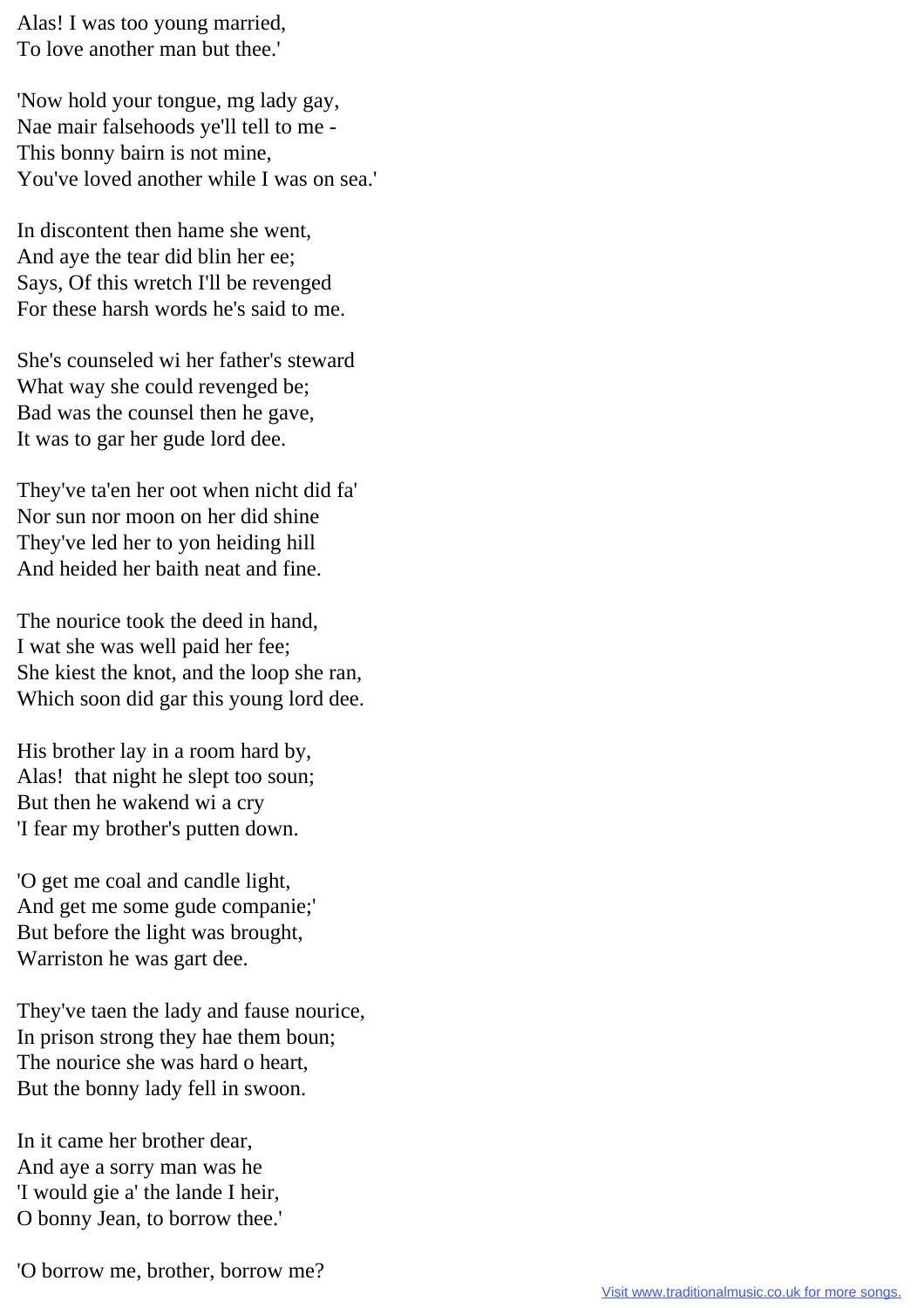O borrowd shall I never be; For I gart kill my ain gude lord, And life is nae pleasure to me.'

In it came her mother dear, I wyte a sorry woman was she: 'I woud gie my white monie and gowd, O bonny Jean, to borrow thee.'

'Borrow me, mother, borrow me? O borrowd shall I never be; For I gart kill my ain gude lord, And life's now nae pleasure to me.'

Then in it came her father dear, I wyte a sorry man was he; Says, 'Ohon alas! my bonny Jean, If I had you at hame wi me!

'Seven daughters I hae left at hame, As fair women as fair can be; But I would gie them ane by ane, O bonny Jean, to borrow thee.'

'O borrow me, father, borrow me? O borrowd shall I never be; I that is worthy o the death, It is but right that I shoud dee.'

'Then out it speaks the king himsell, And aye as he steps in the fleer; Says, 'I grant you gour life, lady, Because you are of tender year.'

'A boon, a boon, my liege the king, The boon I ask, ye'll grant to me;' 'Ask on, ask on, my bonny Jean, Whateer ye ask it's granted be.'

'Cause take me out at night, at night, Lat not the sun upon me shine, And take me to yon heading-hill, Strike aff this dowie head o mine.

'Ye'll take me out at night, at night, When there are nane to gaze aud see, And hae me to yon heading-hill, And ye'll gar head me speedilie.'